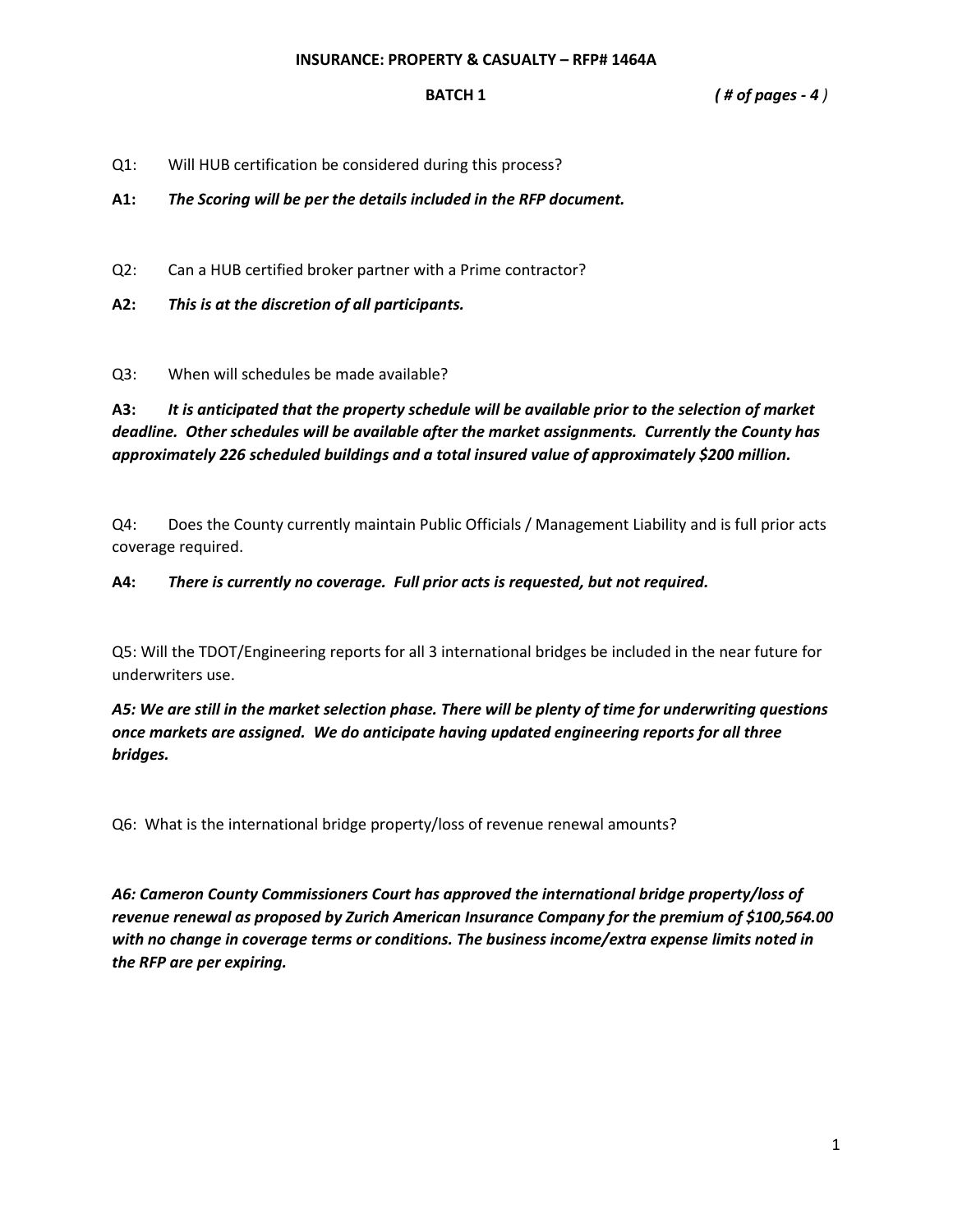## **INSURANCE: PROPERTY & CASUALTY – RFP# 1464A**

## **BATCH 1**

Q7: Is an overview of the current insurance profile available? Carriers Currently insuring the County?

A7:

| <b>LINE</b>                             | <b>CARRIER</b>                | <b>PREMIUM</b> |            |
|-----------------------------------------|-------------------------------|----------------|------------|
| Cyber                                   | Hiscox                        | \$             | 14,570.94  |
| Property                                | Lloyd's                       | \$             | 833,116.05 |
| Boiler & Mechanical Breakdown           | Continental Casualty Co (CNA) | \$             | 5,390.00   |
| Terrorism                               | Lloyd's                       | \$             | 9,601.00   |
| General Liability                       | <b>TAC</b>                    | \$             | 62,559.00  |
| Law Enforcement Liability               | Not Selected                  | <b>NA</b>      |            |
| <b>Public Management Liability</b>      | Not Selected                  | <b>NA</b>      |            |
| <b>Employment Practices Liability</b>   | Not Selected                  | <b>NA</b>      |            |
| Crime                                   | Allmerica (Hanover)           | \$             | 8,245.00   |
| Auto                                    | <b>TAC</b>                    | \$             | 300,037.00 |
| Professional Liability - District Clerk | AIP                           | \$             | 5,414.00   |
| International Bridge                    | Zurich                        | \$             | 100,564.00 |

Q8: As of now it does not appear that the Property or Auto schedules have been released, will these be released via addendum?

A8: Yes. Once market assignments have been made, additional underwriting information such as schedules will be released.

Q9:

- Need schedules for Property including
	- o Name of Building / Occupancy
	- o Full Address : Street Address, city, zip code
	- o Year built
	- o Square footage
	- o Number of stories
	- o Type of construction
	- o Building Value
	- o Contents value
	- o Any property in open: fence, lighting, etc.
	- o Current coverage type : RCV, ACV, FRC, HRC, etc.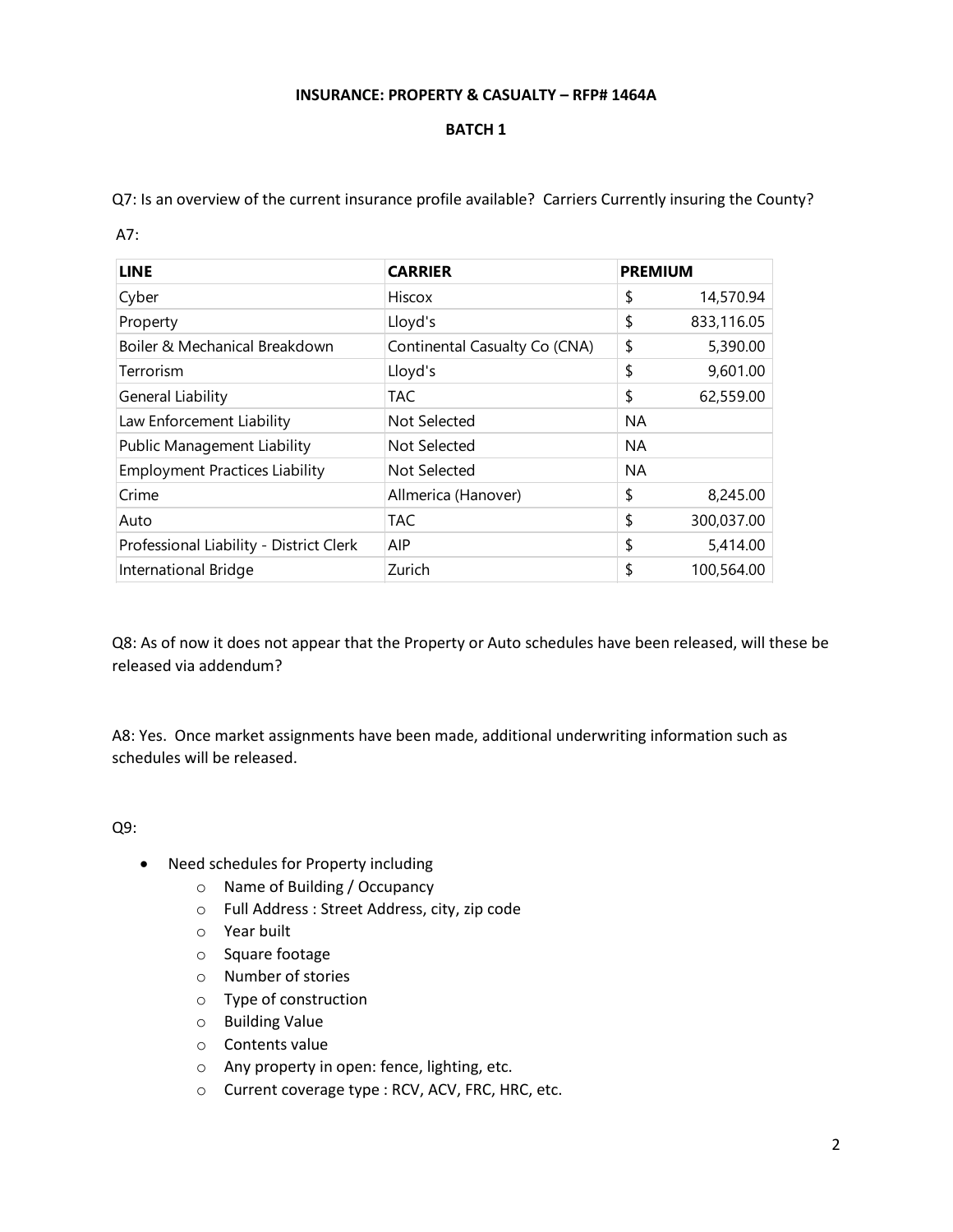# **BATCH 1**

- Mobile equipment (inland marine)
	- o Year
	- o Make
	- o Model
	- o Serial #
	- o Department
	- o Value
- Auto schedule including
	- o Year
	- o Make
	- o Model
	- o Full VIN
	- o Department
	- o Vehicle class code ie: fire vehicle, police vehicle, road and bridge, trailer, etc.
	- o Vehicle cost new value including permanently attached equipment
	- o provide list of vehicles for Auto Physical Damage
- Employee count
	- o Full time
	- o Part time
	- o Volunteers
- Officer count by officer class code

NOTE: Full time = 35 or more hours per week. Part Time = Less than 35 hours per week

| <b>Actively Engaged</b>      |                   | Juvenile                      |         | Other                            |  |                        | <b>Reserves</b>          |  |         |                    |  |
|------------------------------|-------------------|-------------------------------|---------|----------------------------------|--|------------------------|--------------------------|--|---------|--------------------|--|
| Include: sheriff, deputies,  |                   | Include: probation officers,  |         | Include: dispatchers, unarmed    |  |                        | Include: all reserve and |  |         |                    |  |
| armed investigators, armed   |                   | detention center guards, boot |         | prosecutors' investigators, jail |  | auxiliary officers and |                          |  |         |                    |  |
| bailiffs, constables, jail   |                   | camp instructors              |         | nurses, cooks, clerical, unarmed |  | employees              |                          |  |         |                    |  |
| admins, jailers, other front |                   |                               |         | bailiffs, other personnel        |  |                        |                          |  |         |                    |  |
| line personnel               |                   |                               |         |                                  |  |                        |                          |  |         |                    |  |
| Class<br>A                   | <b>Full Time:</b> |                               | Class B | <b>Full Time:</b>                |  | Class C                | <b>Full Time:</b>        |  | Class D | Total<br>Officers: |  |
|                              | Part Time:        |                               |         | Part Time:                       |  |                        | Part Time:               |  |         |                    |  |

- Law Enforcement Liability
	- o Current Carrier
	- o Current Contribution
	- o 4yr loss runs